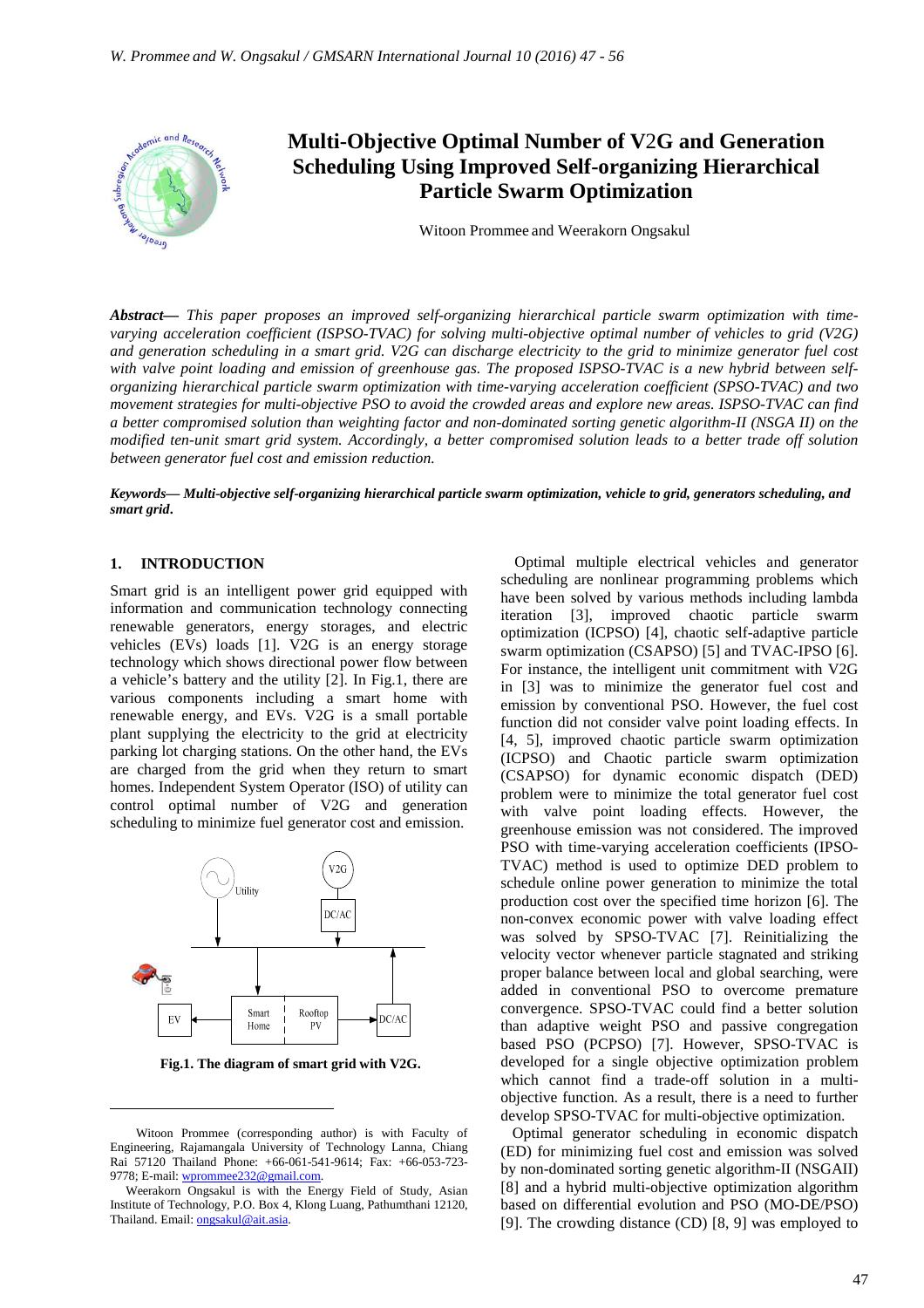assign the particles' leaders. However, CD cannot explore the unexplored space. Moreover, V2G and the best compromised solution are not considered.

For optimal multiple electrical vehicles scheduling in [10-12], unit commitment (UC) with V2G are considered in [10, 11]. A multi-objective operational scheduling proposed in [10] was minimizing the total operational costs and DG emission by augmented  $\varepsilon$  - constraint method. However, the valve point effect of generator fuel cost and emission are not considered. In [11], the optimal EV charging by mixed-integer linear programming (MILP) is to minimize the total operational costs. However, the emission is not considered. Optimal scheduling for charging and discharging of EV is solved by a convex program to minimize the total charging cost [12]. However, the total fuel costs and emission are not considered.

In this paper, an improved SPSO-TVAC (ISPSO-TVAC) is proposed to determine the optimal number of V2G and generator scheduling for minimizing multiobjective the generator fuel cost with valve point effect and greenhouse gas emission. SPSO-TVAC from [7] alone cannot find Pareto front solutions in the multiobjective problem. As a result, SPSO-TVAC and movement strategies of particles  $(MS_1)$  and  $MS_2$ ) are newly combined to avoid the crowded area and explore new areas in the converge space of the multi-objective problem. Moreover, the TVAC uses the varying acceleration coefficients with time to converge near the optimal solution. For minimizing *FCnew*, SPSO-TVAC from [7] for a single combined objective function is compared to differential evolution (DE), hybrid evolution programming and sequential quadratic programming (EP-SQP), hybrid particle swarm optimization and sequential quadratic programming (PSO-SQP), deterministically guided particle swarm optimization (DGPSO), modified hybrid evolution programming and sequential quadratic programming (MHEP-SQP), improved particle swarm optimization (IPSO), hybrid differential evolution method (HDE), improved differential evolution (IDE), artificial bee colony (ABC), modified differential evolution (MDE), covariance matrix adapted evolution strategy (CMAES), artificial immune systems (AIS), hybrid swarm intelligence based harmony search algorithm (HHS), artificial immune systems and sequential quadratic programming (AIS-SQP), chaotic sequence based differential evolution (CS-DE), chaotic differential evolution (CDE), improved chaotic particle swarm optimization (ICPSO), improved particle swarm optimization with time varying acceleration coefficients (IPSO-TVAC), and chaotic self adaptive particle swarm optimization (CSAPSO) on the ten-generator unit test system. In minimizing (*FCnew*,*Enew*) without V2G, ISPSO-TVAC is compared to Weighting factor [7] and NSGAII [8]. Minimizing (*FCnew*,*Enew*) with V2G by ISPSO-TVAC is finally compared with minimizing  $(FC_{new} + E_{new})$  with V2G by SPSO-TVAC. The impact of 50,000 EVs with 50% of state of charge (SOC), the maximum number of V2G per hour is 5,000 EVs and 85% efficiency are considered in the test smart grid systems [3, 8].

The rest of this paper is organized as follows: Section 2 presents the problem formulations including single combined objective and multi-objective functions. In Section 3, the IPSO-TVAC method is applied for multiobjective optimal multiple V2G and generator scheduling in the smart grid system. Section 4 shows its numerical results. In Section 5, conclusion is given.

# **2. PROBLEM FORMULATION**

Mathematically, the multi-objectives function can determine a trade-off solutions whereas the single combined objective function is simply a sum of each weighted objectives. The objective functions and constraints can be formulated as:

# *2.1 Single Combined Objective function*

The single combined objective function is to minimize total cost  $(TC)$  as  $[3]$ :

Minimize 
$$
TC
$$
 (1)  
\n $(N_{v_{2G,t}}, P_{i,t})$ 

where  $N_{V2G,t}$  is number of vehicles to grid at hour *t*,

 $P_{i,t}$  is output power of  $i^{\text{th}}$  unit at hour *t*, respectively.

The total running cost and emission equation is defined as [3]

Minimize

$$
TC = \sum_{i=1}^{H} \sum_{i=1}^{N} \left[ W_c \left( FC_i \left( P_{i,t} \right) + SC_i \left( 1 - U_{i,t-1} \right) \right) + W_e \left( E_i \left( P_{i,t} \right) \right) \right] U_{i,t}
$$
\n(2)

where

 $W_c$ ,  $W_e$  are weight factor of a cost function and an emission function  $(1, 1)$ ,

 $FC_i(P_{i,t})$  is the fuel cost function of  $i^{\text{th}}$  unit at time *t*,

 $SC_i$  is the start up cost of *i*<sup>th</sup> unit,

 $U_{i,t}$ ,  $U_{i,t-1}$  is the *i*<sup>th</sup> unit status at hour *t* and *t*-1 (on /off),

 $E_i(P_{i,t})$  is the emission function of  $i$ <sup>th</sup> unit at time *t*.

#### *2.2 Multi-objective functions*

The multi-objective function is to minimize the improved fuel cost function [8]

$$
\text{Minimize} \quad \{FC_{new}, E_{new}\} \tag{3}
$$

 $(N_{v_{2G,t}}, P_{i,t})$ 

Subject to:

Maximum number of V2G limit over H hours,

$$
\sum_{t=1}^{H} N_{V2G,t} \le N_{V2G}^{\max} \tag{4}
$$

Power balance equation,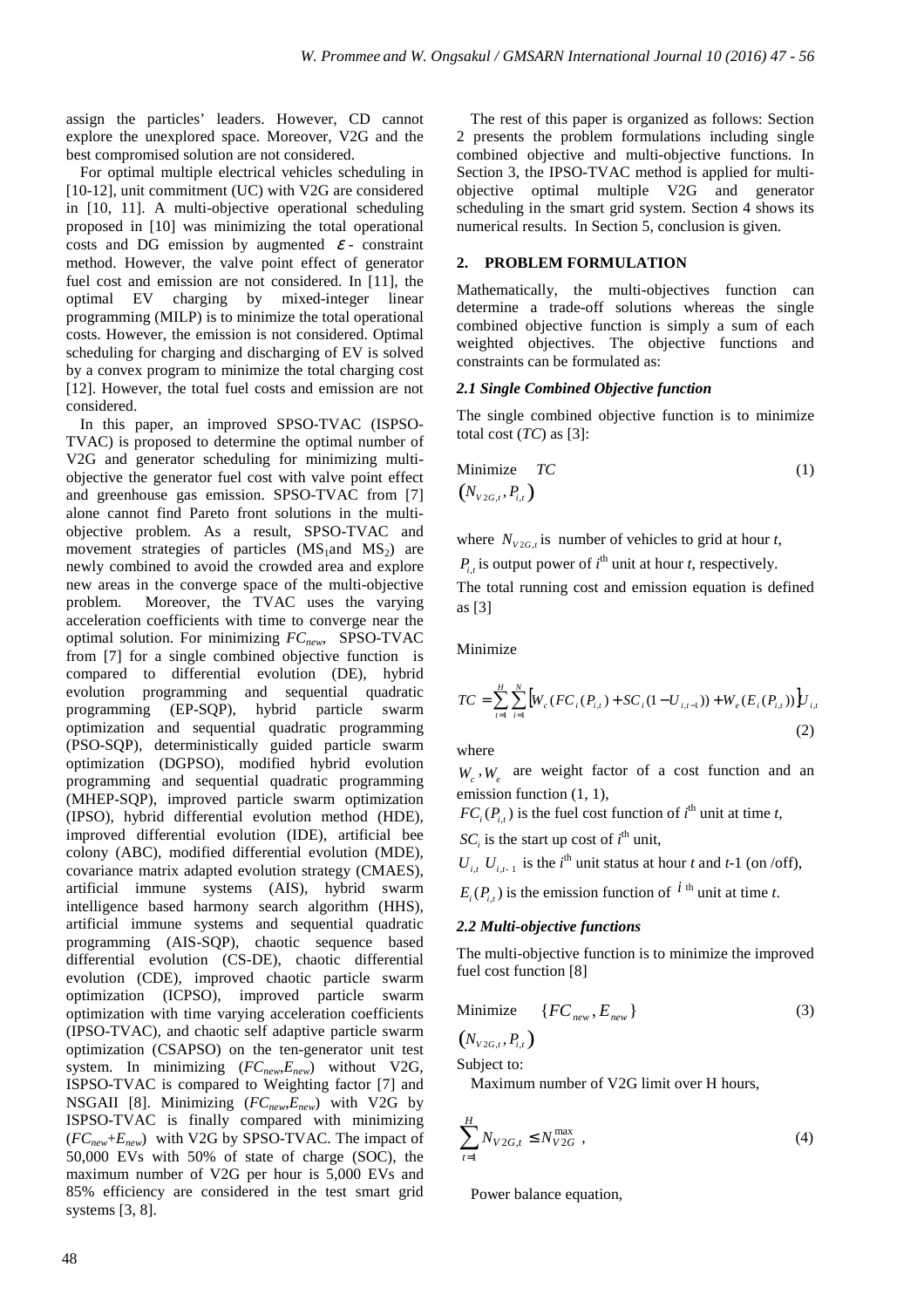$$
\sum_{i=1}^{N} U_{i,t} P_{i,t} + P_{V2G,t} = P_{D,t} + P_{Loss,t} , t = 1,...H,
$$
 (5)

Generator operating limit,

$$
P_i^{\min} \le P_{i,t} \le P_i^{\max} , i = I,...N,
$$
 (6)

Maximum hourly number of V2G limit,

$$
0 \le N_{V2G,t} \le 5000, t = 1,...,H.
$$
 (7)

where

 $N_{V2G}^{\text{max}}$  is the maximum number of vehicles to grid (50,000 units),

 $N_{V2G,t}$  is the number of vehicle to grid at hour *t*,

 $P_{loss,t}$  is the real power loss at hour *t*,

 $P_{D_t}$  is the load demand power at hour *t*,

 $P_{V2G,t}$  is the total real power of electric vehicle to grid at hour *t*,

 $P_i^{\text{max}}$ ,  $P_i^{\text{min}}$  are the maximum and minimum real power of unit *i*.

#### *(a) Generator fuel cost with valve point loading (FCnew)*

Here, the valve point loading effects are considered by adding a rectified sinusoidal component to a quadratic function as:

$$
FC_{new} = \sum_{t=1}^{H} \sum_{i=1}^{N} (a_i P_{i,t}^2 + b_i P_{i,t} + c_i + |d_i \sin(e_i (P_{i,t,min} - P_{i,t}))|)
$$
\n(8)

where

 $a_i, b_i, c_i, d_i, e_i$  are the cost coefficients of  $i^{\text{th}}$  unit [8],  $P_{i,t}$  is the output power of *i*<sup>th</sup> unit at hour *t*,

 $P_{i,t,\text{min}}$  is the minimum output power of  $i^{\text{th}}$  unit at hour *t*.

*(b) Start cost (SC)* 

The startup cost is considered only in the total cost (*TC*) when the thermal unit restarts. Moreover, the startup cost related to the temperature of the boiler is given as:

$$
SC_i(t) = \begin{cases} HSC_i, MD_i \le X_{i,t}^{off} \le H_i^{off} \\ CSC_i, X_{i,t}^{off} > H_i^{off} \end{cases}
$$
(9)

$$
H_i^{off} = MD_i + CSH_i
$$
 (10)

where

 $SC_i(t)$  is the startup cost of *i*<sup>th</sup> unit at time *t*,

 $HSC_i$  is the hot startup cost of  $i^{\text{th}}$  unit,

 $MD_i$  is minimum down time of  $i^{\text{th}}$  unit,

 $X_{i,t}^{off}$  is continuously off time of  $i^{\text{th}}$  unit to time *t*,

 $CSC_i$  is the cold startup cost of  $i^{\text{th}}$  unit,

 $CSH_i$  is cold start time of  $i^{\text{th}}$  unit,

 $H_i^{off}$  is sum of minimum down time and cold start time of *i*<sup>th</sup> unit.

#### *(c) Emission of greenhouse gas (Enew)*

Here, the quadratic emission function considering sulphur oxides  $(SO_x)$  and nitrogen oxides  $(NO_x)$  is improved by adding a new exponential component.

$$
E_{new} = \sum_{t=1}^{H} \sum_{i=1}^{N} \left( \alpha_i P_{i,t}^2 + \beta_i P_{i,t} + \gamma_i + \xi_i \exp(\lambda_i P_{i,t}) \right) \quad (11)
$$

where

 $\alpha_i, \beta_i, \gamma_i, \xi_i, \lambda_i$  is the emission coefficients of *i*<sup>th</sup> unit [8],  $P_{i,t}$  is the output power of *i*<sup>th</sup> unit at hour *t*.

#### *(d) The total real power loss (PLoss)*

The total transmission loss is approximated by the Bmatrix coefficients as [8].

$$
P_{Loss,t} = \sum_{i=1}^{N-1} \sum_{j=1}^{N-1} P_{i,t} B_{ij} P_{j,t} + 2P_{N,t} \sum_{i=1}^{N} B_{N,t} P_{i,t} + B_{NN} P_{N,t}^2
$$
\n(12)

where

 $B_{ij}$ ,  $B_{NN}$ ,  $B_{N,t}$  is the transmission loss formula coefficients,

 $P_{j,t}$  is the output power of *j*<sup>th</sup> unit at hour *t*.

# **3. IMPROVED SELF-ORGANIZING HIERARCHICAL PARTICLE SWARM OPTIMIZATON FOR MULTI-OBJECTIVE OPTIMAL NUMBER OF V2G AND GENERATION SCHEDULING**

Particle Swarm Optimization (PSO) is a population random search method which learns from the previous personal and global best position memory of the particle swarm movement to guide particles to better positions.

ISPSO-TVAC is the proposed PSO which composes of SPSO-TVAC and two practical movement strategies for soving multi objective optimization.

# *(a) Self-organizing hierarchical PSO with time-varying acceleration coefficient (SPSO-TVAC)*

For conventional PSO, the particles may converge prematurely to local optima when the particle velocity becomes zero. In SPSO-TVAC, the velocity vector of a particle is reinitialized when it stagnates in the search space. Moreover, TVAC is used to control the global and local exploration of the swarm. The updating particle velocity and position equation of SPSO-TVAC are shown as [13].

$$
v_{i,d}^{k+1} = c_1 \times r_1 \times (p_{i,d}^k - x_{i,d}^k) + c_2 \times r_2 \times (g_{i,d}^k - x_{i,d}^k)
$$
 (13)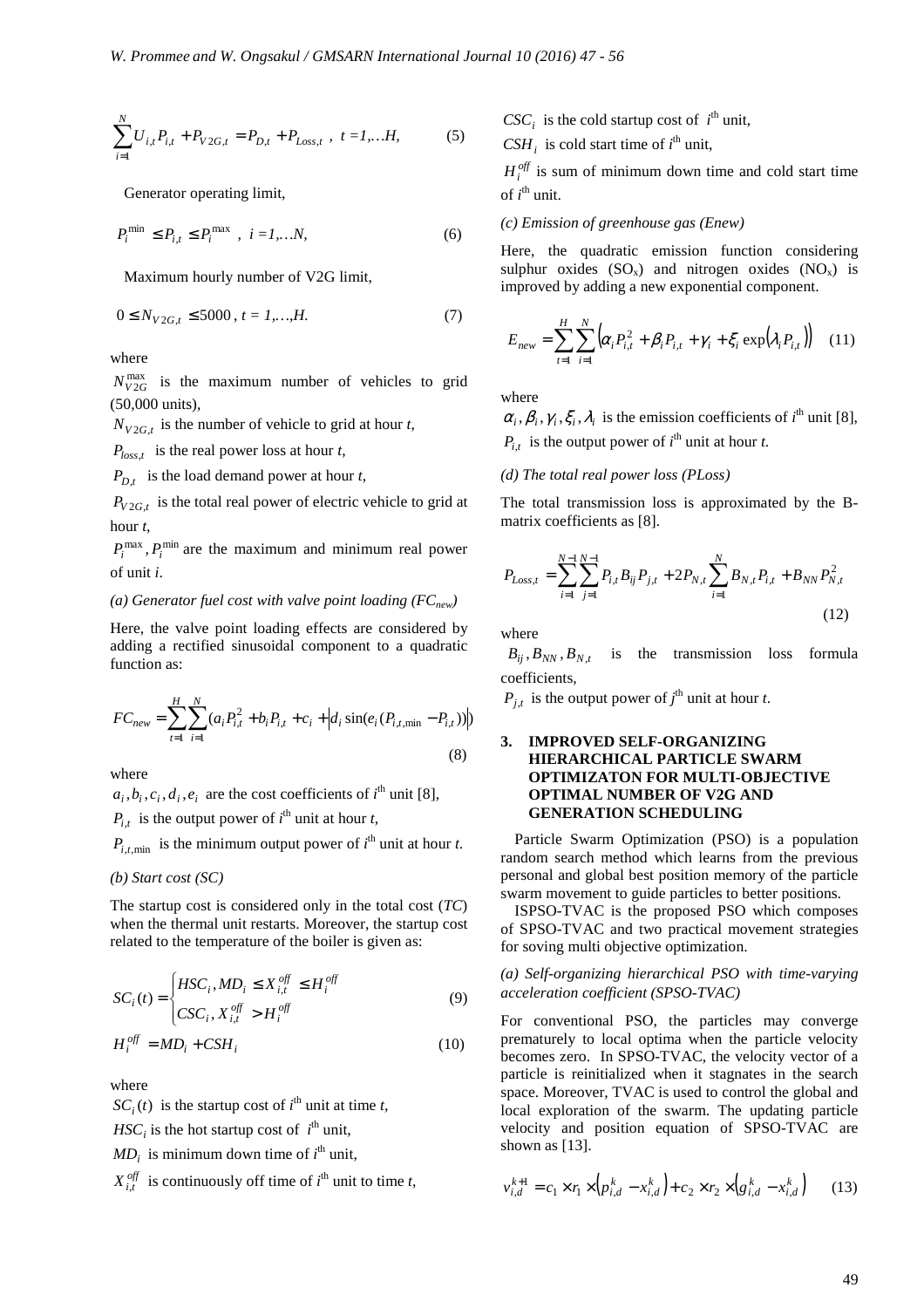$$
x_{i,d}^{k+1} = x_{i,d}^k + v_{i,d}^{k+1}
$$
 (14)

where,  $p_{i,d}^k$  and  $g_{i,d}^k$  denotes the position of the personal and global best at particle  $i$  at the  $k^{\text{th}}$  generation on two dimensions which represent generator powers and the number of V2G.The time varying acceleration coefficients of the personal and global best components (  $c_1, c_2$ ) are determined by:

$$
c_1 = c_{1, \max} - \left(\frac{c_{1, \max} - c_{1, \min}}{k_{\max}}\right) \times k
$$
 (15)

$$
c_2 = c_{2,\min} - \left(\frac{c_{2,\min} - c_{2,\max}}{k_{\max}}\right) \times k
$$
 (16)

where, *c1,max , c1,min* are the maximum and minimum acceleration coefficient of the personal best. *c2,min , c2,max* are the minimum and maximum acceleration coefficient of the global best.  $k_{\text{max}}$  is the maximum number of generations. All parameters are shown in Table 1.

SPSO-TVAC can overcome this weakness by reinitializing the velocity vector of a particle whenever it stagnates during the search as [13]

If 
$$
v_{i,d}^{k+1} = 0
$$
 and  $r_3 < 0.5$  then  
\n
$$
v_{i,d}^k = r_4 \times v_{d,\text{max}}^k
$$
\nelse  
\n
$$
v_{i,d}^k = -r_5 \times v_{d,\text{max}}^k
$$
\n
$$
v_{i,d}^{k+1} = sign\left(v_{i,d}^k\right) \times min\left(abs\left(v_{i,d}^k, v_{d,\text{max}}^k\right)\right)
$$
\nend\n
$$
v_{d,\text{max}}^k = \left(\frac{x_{d,\text{max}}^k - x_{d,\text{max}}^k}{R}\right) \tag{17}
$$

J

where,  $x_{d,\text{max}}^k$  and  $x_{d,\text{min}}^k$  representing supplying real power size and number of V2G, are the maximum and minimum particle position on  $d^{th}$  dimension at generation *k*. *R* is chosen as 5 which is a mean value for reinitializing the velocity of particles.  $r_1, r_2, r_3, r_4, r_5$  are random numbers in the range [0, 1].

∖

# *(b) A global guidance located in the least crowded areas and perturbation with different evolution*

Two practical movement strategies (MS) are used to avoid the crowded areas and explore new areas [14]. In the first movement strategy  $(MS_1)$ , the particles with higher crowding distances (CDs) are located in the less crowded area. In the second movement strategy  $(MS_2)$ , the particles with lower CDs are located in the more crowed area. The particles  $y_{R1,d}^k$  and  $y_{R2,d}^k$  guide the better direction by *D* vectors summation and the candidate particle will be moved at a new position by the time varying acceleration coefficients in Fig. 2.



**Fig. 2. The direction of MS1 and MS2 in bi-objective space.** 

Combination of  $MS_1$  and  $MS_2$  algorithm can be described in 4 steps as follows.

**Step 1**: Calculate *CD* by the Eq. 18 in Fig. 2, [14].

$$
CD_{i} = \sum_{j=1}^{m} \sum_{i=2}^{|\varepsilon|-1} \frac{\varepsilon[i+1]_{j} - \varepsilon[i-1]_{j}}{f_{j}^{\max} - f_{j}^{\min}}
$$
(18)

where,  $CD_i$  is the crowding distance  $(CD)$  of solution *i*.  $\left| \varepsilon \right|$  and *m* are the number of solutions and objectives.  $f_j^{\text{max}}$  and  $f_j^{\text{min}}$  are maximum and minimum of function *j*.  $\mathcal{E}[i+1]_j$  and  $\mathcal{E}[i-1]_j$  are solutions adjacent to  $\mathcal{E}[i]_j$ .  $CD_I$  and  $CD_{\vert \varepsilon \vert}$  the crowding distance of solution 1<sup>st</sup> and the final number of solutions.  $CD<sub>l</sub>$  and  $CD<sub>|<sub>ε</sub>|</sub>$  are ignored.



**Fig. 3. The parameters of CD in bi-objective space.** 

**Step 2**: Sort in a decreasing order of *CD* values.

**Step 3**: The particles are randomly selected from top 10% ( $y_{R1,d}^k$ ) and bottom 20% ( $y_{R2,d}^k$ ) of *CDs* as the global guidance in Fig. 2.

**Step 4**: Update velocity of particle  $i<sup>th</sup>$  at dimension  $d<sup>th</sup>$  at iteration k+1 as following [14]

$$
v_{i,d}^{k+1} = c_1 \times r_1 \times (p_{i,d}^k - x_{i,d}^k) + c_2 \times r_2 \times \left[ (y_{Rl,d}^k - x_{i,d}^k) + (y_{Rl,d}^k - y_{R2,d}^k) \right]
$$
\n(19)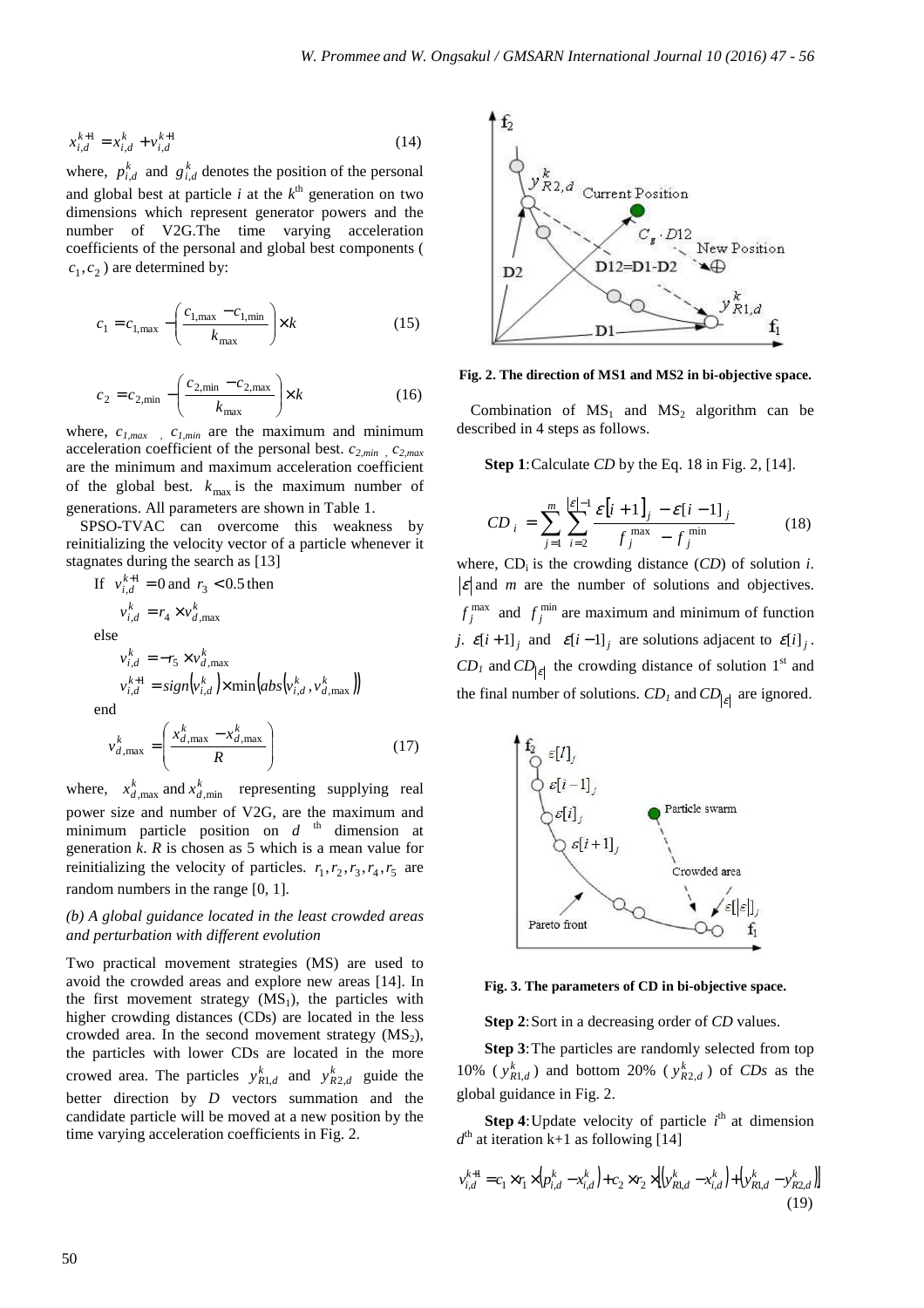$y_{R1,d}^k$  and  $y_{R2,d}^k$  are randomly selected particles  $R_1$  and *R*2 from top 10% of the *CD* order sorted of ascending in elite group for dimension *d* at iteration *k* (global guidance). For considering the personal guidance ( $p_{i,d}^k$ ) in the multi-objective minimization,  $p_{i,d}^1 = x_{i,d}^1$ initially. After the first generation,  $p_{i,d}^k = x_{i,d}^k$  if  $FC_{new} \left( x_{i,d}^k \right) < FC_{new} \left( p_{i,d}^{k-1} \right)$  . Otherwise, the personal guidance position stays at  $p_{i,d}^{k-1}$ .

# *(c) Improved multi-objective self-organizing hierarchical PSO with time-varying acceleration coefficient (ISPSO-TVAC)*

In this paper, SPSO-TVAC cannot form Pareto-front solutions for the multi-objective problem. As a result, SPSO-TVAC is improved by adding movement strategies ( $MS_1$  and  $MS_2$ ) to find Pareto-front solutions. Optimal number of V2G and generation scheduling is to minimize generator fuel cost and emission. V2G can reduce greenhouse gas emission and shave peak load. ISPSO-TVAC procedure for optimal generator schedule and number of V2G management can be described in 8 steps as follows.

**Step 1**: Initialize 20 particles with random position and zero velocity. Set the iteration counter  $(k) = 1$ .

$$
x_{i,d}^k = \begin{bmatrix} P_{G1,1} & P_{G1,2} & P_{G1,3} & \cdots & P_{G1,24} \\ P_{G2,1} & \cdots & \cdots & P_{G2,24} \\ P_{G3,1} & \cdots & \cdots & \cdots & P_{G3,24} \\ \cdots & \cdots & \cdots & \cdots & \cdots \\ P_{GN,1} & P_{GN,2} & P_{GN,3} & \cdots & P_{GN,24} \\ N_{V2G,1} & N_{V2G,2} & N_{V2G,3} & \cdots & N_{V2G,24} \end{bmatrix}
$$

Step 2: 
$$
P_{Gj,t} = P_j^{\min} + r \times (P_j^{\max} - P_j^{\min})
$$
 (20)  

$$
N_{V2G,t} = N_{V2G}^{\min} + r \times (N_{V2G}^{\max} - N_{V2G}^{\min})
$$
 (21)

where, *r* is a random number in the range [0, 1].  $P_{Gj,t}$ and  $x_{V2G,t}$  present power of generator unit *j* at time (*t*) and the number of V2G at time (*t*).

**Step 3**: Calculate generator fuel cost and emission by Eqs. (9) and (13).

**Step 4**: Determine a global non-dominated front.

**Step 5**: Keep members in an elite group.

**Step 6**: If the generation counter reaches 100, go to step 8. Otherwise, go to the next step.

**Step 7**: Update guidance, velocity, and position by **ISPSO-TVAC.** Update the iteration counter  $k = k+1$ , return to step 2.

**Step 8**: Determine the compromised solution by

max-min approach method as following [15]

$$
\max\left\{\min_{j}\left\{\frac{FC_{\text{max}} - FC_j}{FC_{\text{max}} - FC_{\text{min}}}, \frac{E_{\text{max}} - E_j}{E_{\text{max}} - E_{\text{min}}}\right\}\right\}
$$
(22)

**Step 9**: Stop.

#### **4. SIMULATION RESULTS**

For a single combined objective function, the 10 unit system with load demand and the unit characteristics of 10 unit system are from [3] which is the benchmark of multiple V2G in Table 3. However, it is only used for single objective similar to single combined objective. For multi-objective function, the 10 unit system is modified by adding V2G from [8] with load demand, ten-unit characteristics, and the transmission loss coefficients.

For the proposed model, EVs are charged during off peak period from smart homes and discharge to the grid at parking lots during on peak period. The number of V2G at hour  $t$  is set to be less than 10% of all EVs in a power system. In EV characteristics, 15 kW as average battery capacity per a vehicle unit, 5,000 units as maximum number of V2G at each hour, 50% departure state of charge (SOC), and 85 % efficiency are given. The EV power supplying at hour t can be expressed as:

$$
P_{V2G,t} = 15kW \cdot N_{V2G,t} \cdot 0.85 \cdot 0.5
$$
 (23)

where

 $P_{V2G,t}$  is the total real power of electric vehicle to grid at hour *t*,

 $N_{V2G,t}$  is the number of vehicle to grid at hour *t*.

| Method                        | <b>ISPSO-TVAC</b> | NSGAII [8]          |  |  |  |  |
|-------------------------------|-------------------|---------------------|--|--|--|--|
| Particles                     | 20                | 20                  |  |  |  |  |
| size                          |                   |                     |  |  |  |  |
| Number of                     | 100               | 100                 |  |  |  |  |
| iterations                    |                   |                     |  |  |  |  |
| Movement                      | $MS_1, MS_2,$     | Crossover,          |  |  |  |  |
| <b>Strategies</b>             | <b>TVAC</b>       | Mutation            |  |  |  |  |
| $c_{\scriptscriptstyle 1}^{}$ | Decreasing        | Crossover           |  |  |  |  |
| $(c_{1,\max} - c_{1,\min})$   | $(2.5-0.5)$       | probability = $0.9$ |  |  |  |  |
| c <sub>2</sub>                | Increasing        | Mutation            |  |  |  |  |
| $(c_{2,min} - c_{2,max})$     | $(0.5-2.5)$       | probability $= 0.2$ |  |  |  |  |

**Table 1. Parameters of ISPSO-TVAC and NSGAII** 

In Table 2, the minimum, average, and maximum generator fuel cost of SPSO-TVAC are clearly less than the other methods [5, 6] with 30 particles and 1,000 iterations on the 10-unit test system for ten trials. The SPSO-TVAC can find better solutions than others in [5, 6] because the particles are reinitialized when they are stagnated in the local trap. As a result, the new velocity of each particle can avoid getting stuck at a local optimal solution. Moreover, time-varying acceleration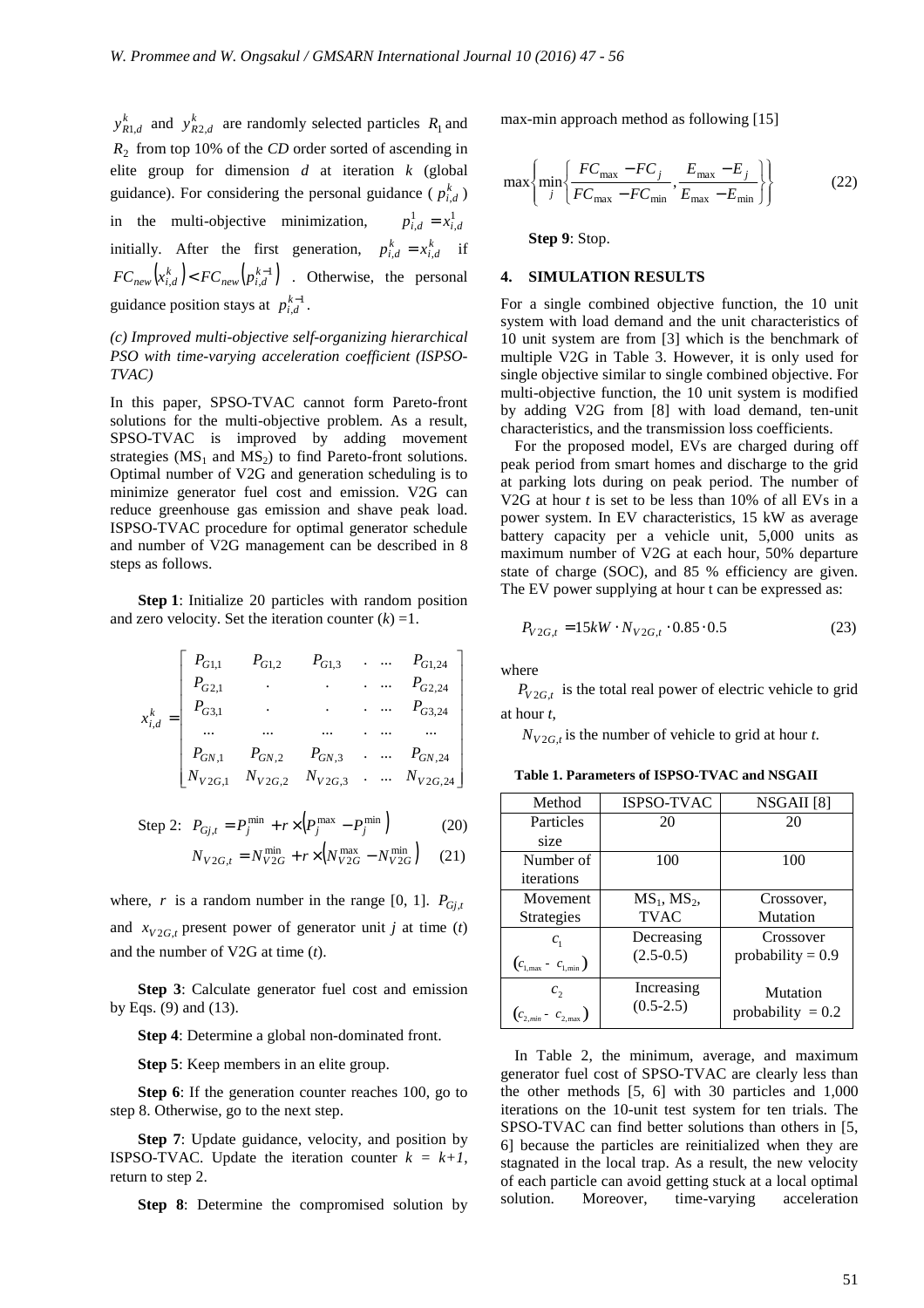coefficients (TVAC) can control the global search and converge to a better solution.

**Table 2. Comparison statistical results for optimal economic dispatch on the ten-unit test system with V2G in 100 trials for the single combined objective function** 

|                        |                             | Minimizing $FC_{new}$ |           |
|------------------------|-----------------------------|-----------------------|-----------|
| Method                 | $\overline{\text{Minimum}}$ | Average               | Maximum   |
|                        | $($ \$)                     | $cost($ \$)           | $(\$)$    |
| DE[6]                  | $\overline{1,}019,786$      | <b>NA</b>             | <b>NA</b> |
| $EP-SQP[6]$            | 1,031,746                   | 1,035,748             | <b>NA</b> |
| PSO-SQP <sup>[6]</sup> | 1,027,334                   | 1,028,546             | 1,033,986 |
| DGPSO <sup>[6]</sup>   | 1,028,835                   | 1,030,183             | <b>NA</b> |
| MHEP-SQP [6]           | 1,028,934                   | 1,031,179             | <b>NA</b> |
| $\overline{IPSO}$ [6]  | 1,023,807                   | 1,026,863             | <b>NA</b> |
| <b>HDE</b> [6]         | 1,031,077                   | <b>NA</b>             | <b>NA</b> |
| IDE $[6]$              | 1,026,269                   | <b>NA</b>             | <b>NA</b> |
| ABC[6]                 | 1,021,576                   | 1,022,686             | 1,024,316 |
| <b>MDE</b> [6]         | 1,031,612                   | 1,033,630             | NA        |
| CMAES <sup>[6]</sup>   | 1,023,740                   | 1,026,307             | 1,032,939 |
| AIS $[6]$              | 1,021,980                   | 1,023,156             | 1,024,973 |
| <b>HHS</b> [6]         | 1,019,091                   | <b>NA</b>             | <b>NA</b> |
| AIS-SQP [6]            | 1,029,900                   | <b>NA</b>             | <b>NA</b> |
| $CS-DE[6]$             | 1,023,432                   | 1,026,475             | 1,027,634 |
| CDE [6]                | 1,019,123                   | 1,020,870             | 1,023,115 |
| ICPSO <sup>[6]</sup>   | 1,019,072                   | 1,020,027             | <b>NA</b> |
| <b>IPSO - TVAC</b>     | 1,018,217                   | 1,018,965             | 1,020,417 |
| [6]                    |                             |                       |           |
| CSAPSO [5]             | 1,018,767                   | 1,019,874             | NA        |
| SPSO-TVAC              | 1,013,432                   | 1,015,989             | 1,019,786 |

**Table 3. Unit commitment results on the ten-unit system for the single objective function** 

| Method          | Total<br>emission<br>(kg/day) | Total<br>running<br>cost<br>$(\frac{1}{3})$ | Min<br>$\{TC\}$ |  |  |  |  |  |  |  |  |
|-----------------|-------------------------------|---------------------------------------------|-----------------|--|--|--|--|--|--|--|--|
| Without V2G     |                               |                                             |                 |  |  |  |  |  |  |  |  |
| Lambda [3]      | 260,066                       | 565,325                                     | 825,392         |  |  |  |  |  |  |  |  |
| SPSO-TVAC       | 190,190                       | 494,350                                     | 684,540         |  |  |  |  |  |  |  |  |
| With 50,000 V2G |                               |                                             |                 |  |  |  |  |  |  |  |  |
| Lambda [3]      | 257,391                       | 559,367                                     | 816,758         |  |  |  |  |  |  |  |  |
| SPSO-TVAC       | 187,600                       | 483,710                                     | 671,320         |  |  |  |  |  |  |  |  |

In Table 3, for unit commitment minimizing combined total running cost and emission without considering valve point loading effect, SPSO-TVAC gives a lower total cost and emission than lambda with and without V2G. The proposed V2G management strategy can reduce the total emission and running cost from 257,391.18 kg/day and \$559,367.06 /day to 187,600 kg/day and \$483,710 /day, respectively. However, the sum of minimum weighted running cost (\$/day) and total emission (kg/day) can give only one solution which may not lead to the best trade-off solution. Therefore, the multi-objective needs to find non-dominated solutions on

the Pareto-front curve which is solved by ISPSO-TVAC. The best trade-off solution will be selected by max-min approach using Eq. (22).



**Fig. 4. Convergence characteristics of SPSO-TVAC of combined objective function of unit commitment with V2G and without V2G** 

In Fig. 4, the convergence characteristics of SPSO-TVAC of UC without and with V2G are shown. The running cost and emission converge within 1,000 iterations. With V2G, the running cost V2G is lower than those without V2G because V2G supply power to serve load demand. As a result, V2G can further reduce the running cost and emission. However, SPSO-TVAC cannot solve the compromised solution of multiobjective. In this paper, SPSO-TVAC is modified by adding  $MS_1$  and  $MS_2$  to display Pareto-optimal front and determine the compromised solution for multi-objective function.

**Table 4. Comparison of multi-objective economic dispatch minimizing total emission and total generator fuel cost** 

|                                                 | Total                                  | Total            |  |  |  |  |
|-------------------------------------------------|----------------------------------------|------------------|--|--|--|--|
|                                                 | generator                              | emission,        |  |  |  |  |
| Case                                            | fuel cost.                             | $E_{\text{new}}$ |  |  |  |  |
| / Methods                                       | $FC_{new}$                             | $(10^5$          |  |  |  |  |
|                                                 | $(10^6 \frac{5}{day})$                 | kg/day)          |  |  |  |  |
| 1. Minimizing ${FC}_{new}, E_{new}$ without V2G |                                        |                  |  |  |  |  |
| Weighting factor [8]                            | 2.5251                                 | 3.1246           |  |  |  |  |
| RCGA [8]                                        | 2.6563                                 | 3.0412           |  |  |  |  |
| NSGA-II [8]                                     | 2.5226                                 | 3.0994           |  |  |  |  |
| <b>ISPSO-TVAC</b>                               | 2.1432                                 | 2.0960           |  |  |  |  |
| 2. Minimizing                                   | ${FC}_{new} + E_{new}$ with 50,000 V2G |                  |  |  |  |  |
| <b>SPSO-TVAC</b>                                | 2.6552                                 | 3.6563           |  |  |  |  |
| 3. Minimizing                                   | ${FC}_{new}, E_{new}$ with 50,000 V2G  |                  |  |  |  |  |
| <i><b>ISPSO-TVAC</b></i>                        | 1.7932                                 | 1.5220           |  |  |  |  |

In Table 4, for Case 1, ISPSO-TVAC can find a better compromised solution than the weighting factor, RCGA, and NSGA-II method for optimal generators scheduling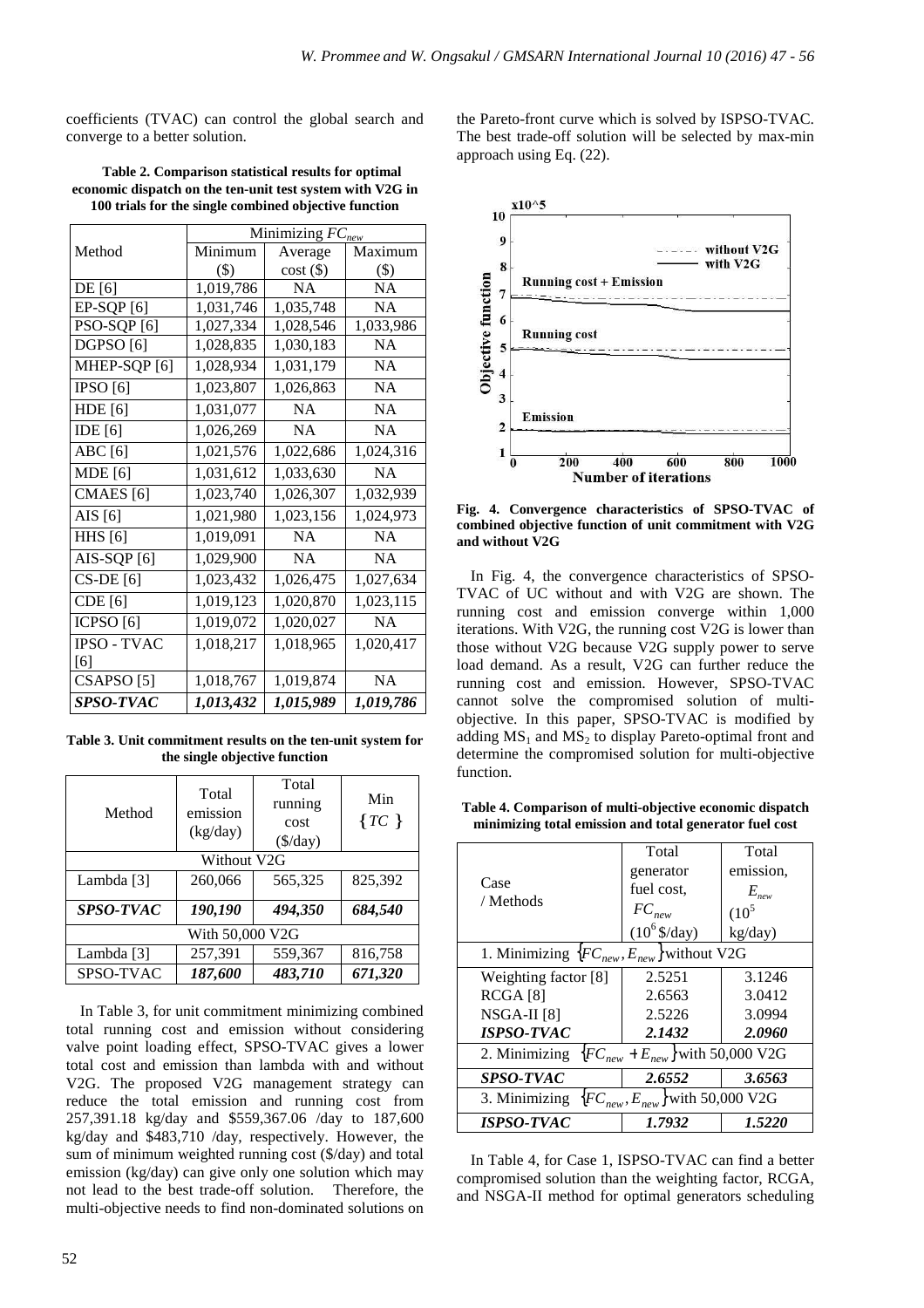problem because two practical movement strategies are used to avoid the crowded areas and explore new areas. ISPSO-TVAC can search a better direction than the weighting factor, RCGA, and NSGA-II method, which lack exploring new area and the global best guiding. In Case 2, for minimizing  ${FC_{new}, E_{new}}$  with 50,000 V2G, the optimal number of EVs and generators scheduling by ISPSO-TVAC can reduce emission from 209,600 kg/day to 152,200 kg/day and generator fuel cost from \$2,143,200 /day to \$1,793,200 /day because of V2G. In Case 3, minimizing  ${FC_{new} + E_{new}}$  with 50,000 V2G, the compromised solution of Case 3 is better than the solution of single combined objective function of Case 2 because multi-objective ISPSO can better handle conflicting objective functions than a single combined objective by SPSO-TVAC .



**Fig. 5. Comparison of Pareto-optimal front of the proposed ISPSO-TVAC with V2G and without V2G.** 



**Fig. 6. Convergence characteristics of ISPSO-TVAC.** 

In Fig. 5, the non-dominated solutions for minimizing *FCnew* and *Enew* with and without V2G are shown. The Pareto front with V2G is lower or better than the Pareto fronts without V2G because V2G can reduce emission and generator fuel cost. The compromised solution is the trade-off solution in the middle of the Pareto fronts with and without V2G.

The convergence characteristics to Pareto front solutions are shown in Fig. 6. Obviously, better Pareto front are obtained as it converges. Note that *FCnew* is selected to be a personal guide for ISPSO-TVAC.

#### **5. CONCLUSION**

In this paper, the proposed ISPSO-TVAC method effectively determines the best trade-off solution for multi-objective optimal number of V2G and generator scheduling on the modified ten-unit test system. Moreover, ISPSO-TVAC with V2G is beneficial to minimize generator fuel cost and emission on a smart grid system. The optimal parking lots placement considering state of charge (SOC) of EVs and cutting off peak demands for minimizing total real power loss remains to be investigated.

# **ACKNOWLEDGMENT**

This research is supported by Hand-on Research and Development Project (UR2S-009) and Rajamagala University of Technology Lanna.

# **REFERENCES**

- [1] Kennel, F. and Gorges, D. 2013. Energy management for smart grids with electric vehicles based on Hierarchical MPC. In *IEEE Transactions on industrial informatics*, Vol. 9, No. 3, pp.1528- 1537.
- [2] Saber, A.Y. and Venagamorthy, G.K. 2011. Plugin vehicles and renewable energy source for cost and emission reductions, In *IEEE Transactions on industrial informatics*, Vol. 58, No. 4, pp. 1229- 1238.
- [3] Saber, A.Y. and Venagamorthy, G.K. 2010. Intelligent unit commitment with vehicle-to-grid – A cost-emission optimization. In *International Journal of Energy Sources*, Vol. 195, No. 3, pp. 898-911.
- [4] Wang, Y., Zhou, J., Qin, H. and Lu, Y. 2010. Improved chaotic particle swarm optimization algorithm for dynamic economic dispatch problem with valve-point effects. In *Journal of Energy Conversion and Management*, Vol. 51, No. 12, pp. 2893-2900.
- [5] Wang, Y., Zhou, J., Qin, H., Lu, Y., and Wong Y. 2011. Chaotic particle self-adaptive swarm optimization algorithm for dynamic economic dispatch problem with valve-point effects. In *Journal of Expert System with Applications*, Vol. 38, No. 11, pp.14231-14237.
- [6] Mohammadi-ivatloo, B., Abbas, and Ehsan, M. 2012 Time-varying acceleration coefficients IPSO for solving for solving dynamic economic dispatch with non-smooth cost function. In *Journal of Energy Conversion and Management*, Vol. 56, pp. 175-183.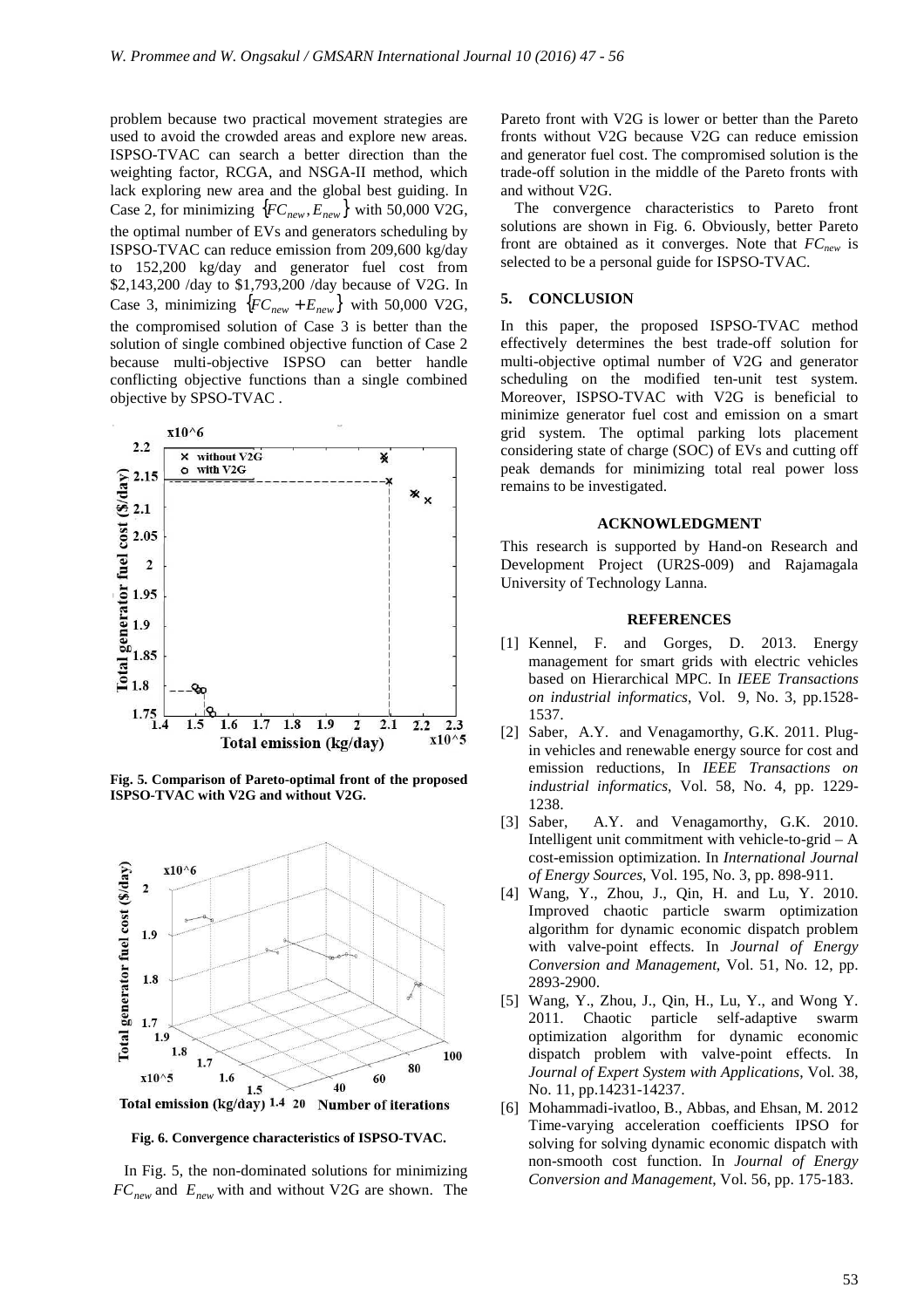- [7] Chaturvedi K.T. and Pandit M. 2008. Selforganizing hierarchical particle swarm optimization for nonconvex economic dispatch. In *IEEE Transactions on power system*, Vol. 23, No. 3, pp.1079-1087.
- [8] Basu M. 2008. Dynamic economic emission dispatch using nondominated sorting genetic algorithm-II. In *Journal of Electrical Power and Energy Systems*, Val. 30, No. 2, pp.140-149.
- [9] Lu, Y., Zhou, J., Qin, H., Wang, Y.,and Zhang Y. 2011. Environmental /economic dispatch problem of power system by using an enhanced multi-objective differential evolution algorithm. In *Journal of Energy Conversion and Management*, Vol. 52, No. 2, pp.1175-1183.
- [10] Zakariazadeh, A., Jadid, S. and Siano P. 2014. Multi-objective scheduling of electric vehicle in smart distribution. In *Energy Conversion and Management*, Vol. 79, pp.43-53.
- [11] Madzharov, D., Delarue, E., and Dhaeseleer, W. 2014. Integrating electric vehicles as flexible load in

unit commitment modeling. In *Journal of Energy*, Vol. 65, pp.285-294.

- [12]He, Y., Venkatesh, B., and Guan, L. 2014. Optimal scheduling for charging and discharging of electrical vehicles. In *IEEE Transactions on smart grid,* Vol. 3, No.3, pp.1095-1105.
- [13]Ratnaweera, A. and Halgamuge, S. K. 2013. Selforganizing hierarchical particle swarm optimizer with time –varying acceleration coefficients. In *IEEE Transactions on evolutionary computation*, Vol. 8, No.3, pp.243-255.
- [14] Nauyen, S. and Kachitivichyanukul, V. 2010, Movement strategies for multi-objective particle smarm optimization. In *Journal of Applied Metaheuristic Computation*, Vol. 3, pp. 59-79.
- [15]Rosado, I. J. R. and Navarro, J. A. D. 2004. Possibilistic model based on fuzzy sets for the multiobjective optimal planning of electric power distribution networks. In *IEEE Transactions on power systems*, Vol. 19, No. 4, pp. 1801-1810

#### **APPENDIX**

**Table A. Optimal multiple V2G and unit commitment on the ten-unit system by ISPSO-TVAC without valve point effect** 

| t              | $P_{1,t}$ | $P_{2,t}$ | $P_{3,t}$ | $P_{4,t}$ | $P_{5,t}$ | $P_{6,t}$ | $P_{7,t}$ | $P_{8,t}$ | $P_{9,t}$ | $P_{10,t}$ | No. of   | Running     | Emission |
|----------------|-----------|-----------|-----------|-----------|-----------|-----------|-----------|-----------|-----------|------------|----------|-------------|----------|
| (hr.)          | (MW)      | (MW)      | (MW)      | (MW)      | (MW)      | (MW)      | (MW)      | (MW)      | (MW)      | (MW)       | vehicles | $Cost($ \$) | (kg)     |
| $\mathbf{1}$   | 435.40    | 256.36    |           |           |           |           |           |           |           |            | 1,292    | 13,555      | 6,481    |
| $\sqrt{2}$     | 455.00    | 250.98    |           |           |           |           |           |           |           |            | 1,384    | 13,787      | 6,905    |
| $\overline{3}$ | 455.00    | 162.60    |           | 63.77     |           |           |           |           |           |            | 1,568    | 15,112      | 6,229    |
| $\overline{4}$ | 455.00    | 282.61    |           | 67.25     |           |           |           |           |           |            | 1,753    | 16,138      | 7,612    |
| 5              | 455.00    | 465.44    | 55.66     | 88.09     |           |           |           |           |           |            | 1,845    | 18,919      | 7,672    |
| 6              | 455.00    | 282.48    | 47.13     | 39.00     | 104.00    |           |           |           |           |            | 2,030    | 21,492      | 8,089    |
| $\overline{7}$ | 455.00    | 246.09    | 33.94     | 67.05     | 105.55    |           |           |           |           |            | 2,122    | 19,338      | 7,620    |
| $\overline{8}$ | 455.00    | 235.93    | 90.72     | 97.66     | 127.97    |           |           |           |           |            | 2,214    | 21,096      | 7,847    |
| 9              | 455.00    | 275.28    | 31.98     | 58.64     | 67.17     | 48.20     | 47.90     |           |           |            | 2,399    | 22,606      | 8,389    |
| 10             | 455.00    | 174.38    | 63.98     | 111.02    | 56.96     | 48.70     | 50.95     | 51.62     |           |            | 2,583    | 23,803      | 7,735    |
| 11             | 455.00    | 225.45    | 39.68     | 35.93     | 104.75    | 30.15     | 59.77     | 46.88     | 14.06     |            | 2,675    | 24,745      | 8,377    |
| 12             | 455.00    | 258.76    | 113.90    | 109.54    | 44.27     | 54.65     | 49.70     | 31.91     | 30.62     | 42.76      | 2,768    | 28,784      | 9,458    |
| 13             | 455.00    | 342.66    | 32.68     | 69.21     | 62.28     | 30.74     | 48.45     | 48.17     |           |            | 2,583    | 24,978      | 9,815    |
| 14             | 455.00    | 250.64    | 30.03     | 83.21     | 138.86    | 70.40     | 70.01     |           |           |            | 2,399    | 24,748      | 8,400    |
| 15             | 455.00    | 282.24    | 81.28     | 67.87     | 121.94    |           |           |           |           |            | 2,214    | 21,116      | 8,280    |
| 16             | 455.00    | 169.38    | 34.09     | 89.44     | 63.96     |           |           |           |           |            | 1,937    | 17,536      | 6,816    |
| 17             | 455.00    | 213.51    | 72.64     | 54.02     | 87.47     |           |           |           |           |            | 1,845    | 18,833      | 7,206    |
| 18             | 455.00    | 154.15    | 122.98    | 47.09     | 62.93     |           |           |           |           |            | 2,030    | 18,043      | 6,926    |
| 19             | 455.00    | 212.44    | 62.70     | 37.10     | 72.00     | 55.88     | 46.28     |           |           |            | 2,214    | 21,527      | 7,594    |
| 20             | 455.00    | 280.70    | 36.43     | 111.65    | 135.64    | 32.62     | 65.43     | 45.68     |           |            | 2,583    | 26,672      | 9,216    |
| 21             | 455.00    | 287.68    | 57.97     | 42.53     | 78.10     | 70.69     | 34.15     |           |           |            | 2,399    | 22,910      | 8,593    |
| 22             | 455.00    | 357.65    | 66.71     | 89.65     | 39.01     |           |           |           |           |            | 2,030    | 20,866      | 9,494    |
| 23             | 455.00    | 232.69    |           | 74.94     |           |           |           |           |           |            | 1,661    | 15,397      | 6,955    |
| 24             | 455.00    | 150.00    |           |           |           |           |           |           |           |            | 1,476    | 12,032      | 5,889    |

Total running  $cost = $483,710.00$ , Total emission = 187,600.00 kg.

Table A shows optimal number of V2G and generator scheduling on the given time by ISPSO-TVAC for minimizing combined total running cost and emission without valve point loading effects in Table 3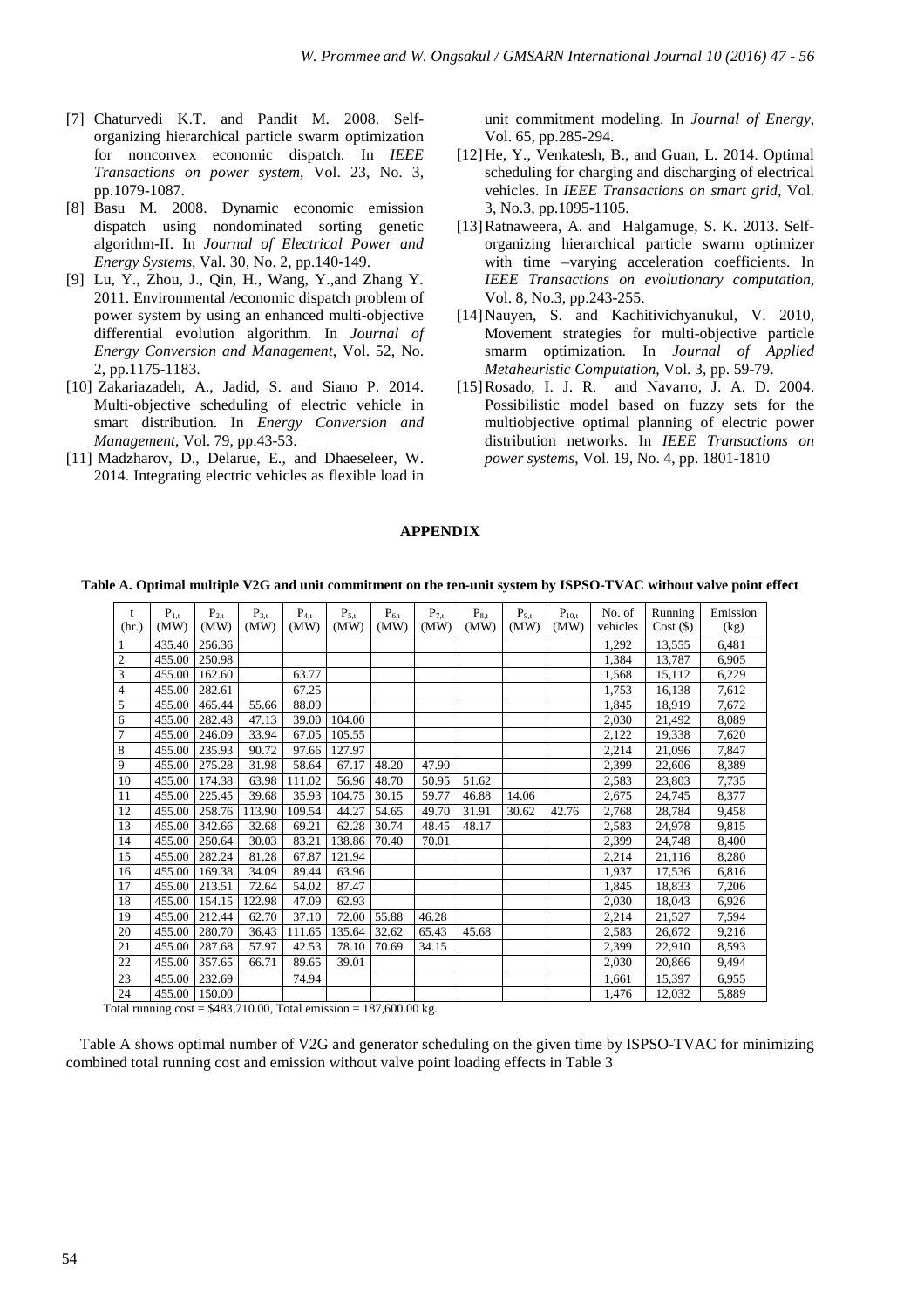| t     | $P_{1,t}$ | $P_{2,t}$ | $P_{3,t}$ | $P_{4,t}$ | $P_{5,t}$ | $P_{6,t}$ | $P_{7,t}$ | $P_{8,t}$ | $P_{9,t}$ | $P_{10,t}$ | No. of                   | Running     | Emission |
|-------|-----------|-----------|-----------|-----------|-----------|-----------|-----------|-----------|-----------|------------|--------------------------|-------------|----------|
| (hr.) | (MW)      | (MW)      | (MW)      | (MW)      | (MW)      | (MW)      | (MW)      | (MW)      | (MW)      | (MW)       | V2G                      | $Cost($ \$) | (kg)     |
| 1     | 191.78    | 358.45    | 193.96    | 242.87    | 175.12    | 118.68    | 100.92    | 84.39     | 38.476    | 27.778     | ٠                        | 99,560      | 11,103   |
| 2     | 234.09    | 155.57    | 125.81    | 88.65     | 188.29    | 124.43    | 81.66     | 73.09     | 48.713    | 11.996     | $\overline{a}$           | 71.880      | 5175     |
| 3     | 152.10    | 372.41    | 246.26    | 246.64    | 143.81    | 104.62    | 38.57     | 87.73     | 39.710    | 38.361     | $\overline{\phantom{a}}$ | 97,140      | 11,968   |
| 4     | 265.51    | 323.81    | 197.55    | 116.70    | 201.84    | 110.67    | 84.73     | 78.93     | 40.092    | 23.101     | ٠                        | 97,280      | 9,320    |
| 5     | 315.09    | 294.28    | 228.41    | 184.79    | 202.73    | 120.99    | 27.39     | 74.64     | 46.086    | 26.449     | ٠                        | 103,650     | 10,939   |
| 6     | 254.52    | 190.53    | 135.01    | 178.91    | 78.32     | 100.79    | 111.63    | 50.61     | 39.242    | 22.518     | ٠                        | 76,940      | 6,051    |
| 7     | 225.66    | 243.10    | 166.95    | 107.36    | 176.20    | 74.57     | 96.36     | 90.86     | 47.163    | 31.094     | ٠                        | 80,650      | 6,400    |
| 8     | 238.86    | 292.47    | 111.86    | 116.42    | 154.89    | 91.45     | 86.07     | 102.27    | 63.558    | 35.865     | ٠                        | 86,540      | 6,810    |
| 9     | 383.30    | 168.04    | 132.99    | 233.31    | 135.84    | 100.64    | 73.28     | 78.43     | 42.257    | 26.567     | $\qquad \qquad$          | 97,680      | 10,487   |
| 10    | 244.59    | 193.88    | 134.98    | 178.75    | 112.47    | 80.96     | 48.15     | 52.38     | 40.523    | 23.753     |                          | 74,470      | 5,823    |
| 11    | 231.27    | 244.48    | 147.49    | 105.88    | 185.58    | 94.52     | 51.74     | 55.32     | 31.141    | 26.238     | ٠                        | 78,210      | 6,141    |
| 12    | 245.59    | 194.97    | 149.52    | 177.16    | 186.66    | 109.70    | 98.71     | 80.28     | 34.995    | 27.294     | $\overline{\phantom{a}}$ | 82,450      | 6,769    |
| 13    | 169.66    | 265.37    | 102.33    | 262.18    | 202.84    | 87.72     | 45.62     | 87.23     | 24.312    | 27.692     | ٠                        | 81,600      | 8,040    |
| 14    | 185.50    | 257.01    | 196.17    | 179.19    | 98.22     | 134.18    | 119.67    | 78.85     | 51.257    | 16.425     | $\overline{\phantom{a}}$ | 82,580      | 7,242    |
| 15    | 229.00    | 351.44    | 257.20    | 188.66    | 160.29    | 118.59    | 59.15     | 105.76    | 42.303    | 34.954     | ٠                        | 102,200     | 11,354   |
| 16    | 222.17    | 366.55    | 108.02    | 151.67    | 173.93    | 122.55    | 68.60     | 81.98     | 26.822    | 30.679     |                          | 93,000      | 9,127    |
| 17    | 256.56    | 277.22    | 301.93    | 205.57    | 172.04    | 83.75     | 42.34     | 85.92     | 53.287    | 41.703     | ٠                        | 98.640      | 11,275   |
| 18    | 261.49    | 169.32    | 286.38    | 159.81    | 169.16    | 78.97     | 43.57     | 79.23     | 40.758    | 29.154     | ٠                        | 84.880      | 8.772    |
| 19    | 177.50    | 224.62    | 289.28    | 97.92     | 140.25    | 94.17     | 58.18     | 100.21    | 54.301    | 32.512     | $\overline{\phantom{a}}$ | 79,050      | 7,769    |
| 20    | 243.56    | 262.16    | 220.27    | 93.98     | 147.62    | 99.46     | 78.36     | 78.80     | 39.765    | 25.956     | ٠                        | 85,970      | 7,430    |
| 21    | 181.28    | 352.55    | 176.90    | 160.09    | 160.94    | 80.86     | 33.40     | 79.85     | 48.475    | 31.963     |                          | 88,940      | 8,698    |
| 22    | 296.72    | 428.30    | 102.41    | 97.75     | 181.39    | 139.90    | 63.22     | 108.40    | 57.713    | 21.973     | ٠                        | 110,450     | 14,072   |
| 23    | 371.29    | 192.65    | 276.89    | 213.24    | 192.47    | 129.14    | 105.23    | 95.89     | 43.850    | 25.051     | ÷,                       | 109.690     | 13,001   |
| 24    | 271.93    | 195.22    | 86.77     | 108.27    | 142.69    | 130.33    | 107.98    | 94.53     | 35.400    | 36.744     |                          | 79.790      | 5,808    |

**Table B. Optimal generator scheduling by ISPSO-TVAC on the modified smart grid system for minimizing**  $\{FC_{new}, E_{new}\}$ **without V2G of Case 1 in Table 4** 

Total generator fuel cost =  $$2,143,200.00$ , Total emission = 209,600.00 kg.

**Table C. Optimal multiple V2G and generator scheduling by ISPSO-TVAC on the modified smart grid system for**   $\text{minimizing }$   $\{FC_{new} + E_{new}\}$  with V2G of Case 2 in Table 4

| (hr.)          | $P_{1,t}$<br>(MW) | $P_{2,t}$<br>(MW) | $P_{3,t}$<br>(MW) | $P_{4,t}$<br>(MW) | $P_{5,t}$<br>(MW) | $P_{6,t}$<br>(MW) | $P_{7,t}$<br>(MW) | $P_{8,t}$<br>(MW) | $P_{9,t}$<br>(MW) | $P_{10,t}$<br>(MW) | No. of<br>V2G | Fuel<br>Cost(S) | Emission<br>(kg) |
|----------------|-------------------|-------------------|-------------------|-------------------|-------------------|-------------------|-------------------|-------------------|-------------------|--------------------|---------------|-----------------|------------------|
|                | 8.72              | 252.05            | 97.59             | 165.82            | 166.45            | 81.90             | 45.71             | 73.73             | 42.56             | 26.93              | 706           | 66,170          | 5,096            |
| $\overline{c}$ | 282.22            | 177.48            | 122.17            | 144.52            | 82.22             | 105.70            | 34.60             | 87.47             | 43.22             | 18.17              | 1,912         | 75.870          | 5,816            |
| 3              | 344.47            | 244.50            | 195.11            | 105.26            | 96.83             | 84.47             | 31.23             | 74.31             | 51.15             | 17.61              | 2,040         | 91,300          | 8.606            |
| 4              | 190.20            | 145.87            | 270.61            | 226.92            | 215.21            | 97.94             | 84.11             | 97.39             | 53.57             | 17.86              | 984           | 82,710          | 9,022            |
| 5              | 421.48            | 279.26            | 95.90             | 175.91            | 171.99            | 75.05             | 38.31             | 113.61            | 64.94             | 25.39              | 2.840         | 111,180         | 13.541           |
| 6              | 244.92            | 429.81            | 205.44            | 240.15            | 115.87            | 126.35            | 66.19             | 115.35            | 24.00             | 46.58              | 2,085         | 112,580         | 16,003           |
| 7              | 419.19            | 437.49            | 101.37            | 145.39            | 212.94            | 126.49            | 103.26            | 75.20             | 53.54             | 21.77              | 831           | 132.970         | 20,843           |
| 8              | 429.17            | 309.01            | 230.89            | 238.55            | 173.32            | 140.98            | 40.60             | 106.88            | 71.60             | 26.99              | 1,249         | 128,400         | 17,955           |
| 9              | 455.00            | 304.98            | 126.98            | 201.25            | 76.96             | 80.31             | 54.22             | 112.73            | 26.32             | 41.73              | 3,846         | 117,090         | 18,142           |
| 10             | 455.00            | 176.86            | 94.49             | 187.31            | 204.10            | 108.00            | 135.80            | 93.75             | 38.38             | 22.10              | 2,022         | 111,730         | 16,962           |
| 11             | 455.00            | 203.41            | 80.63             | 309.14            | 246.09            | 200.18            | 33.78             | 72.59             | 37.00             | 17.75              | 3,548         | 124.960         | 20,716           |
| 12             | 455.00            | 175.12            | 83.86             | 127.35            | 239.58            | 106.59            | 76.01             | 83.80             | 23.53             | 14.62              | 1,896         | 105,490         | 16,219           |
| 13             | 455.00            | 283.12            | 209.72            | 123.55            | 117.85            | 99.57             | 110.95            | 99.22             | 85.80             | 48.71              | 3,011         | 122,930         | 18,195           |
| 14             | 438.49            | 450.31            | 312.34            | 172.24            | 219.38            | 158.29            | 33.07             | 72.59             | 37.00             | 17.75              | 1.961         | 148,170         | 28,676           |
| 15             | 337.22            | 423.66            | 281.67            | 161.82            | 215.10            | 90.70             | 93.27             | 82.49             | 54.13             | 34.70              | 188           | 127,150         | 18,249           |
| 16             | 392.23            | 324.55            | 180.44            | 195.11            | 122.15            | 122.82            | 29.59             | 98.47             | 47.91             | 29.63              | 1,733         | 113,830         | 13,321           |
| 17             | 287.96            | 394.02            | 235.41            | 118.09            | 197.19            | 74.92             | 45.16             | 50.32             | 44.28             | 26.24              | 997           | 106.510         | 12,898           |
| 18             | 314.54            | 237.79            | 304.23            | 121.58            | 223.77            | 149.92            | 98.29             | 69.49             | 70.26             | 29.53              | 1.342         | 104.860         | 11,724           |
| 19             | 389.16            | 403.16            | 264.96            | 283.59            | 94.93             | 68.96             | 47.05             | 99.83             | 71.78             | 31.78              | 3,255         | 131,670         | 19,811           |
| 20             | 455.00            | 206.24            | 388.96            | 145.56            | 209.59            | 196.15            | 89.60             | 147.34            | 64.03             | 47.79              | 2,967         | 134,630         | 24,799           |
| 21             | 372.01            | 416.26            | 287.48            | 230.70            | 214.23            | 105.48            | 94.20             | 76.62             | 77.73             | 29.62              | 3,075         | 136,350         | 20,243           |
| 22             | 252.86            | 405.33            | 275.69            | 140.65            | 181.77            | 101.43            | 102.67            | 74.99             | 64.91             | 25.85              | 280           | 112,030         | 14,333           |
| 23             | 270.41            | 177.43            | 255.39            | 186.09            | 82.36             | 137.46            | 66.42             | 76.09             | 28.69             | 36.71              | 2,338         | 85,560          | 8,359            |
| 24             | 81.16             | 238.48            | 161.58            | 203.81            | 162.08            | 92.82             | 65.78             | 77.94             | 37.04             | 32.06              | 4.894         | 71,040          | 6.101            |

Total generator fuel cost =  $$2,655,200.00$ , Total emission = 365,630.00 kg.